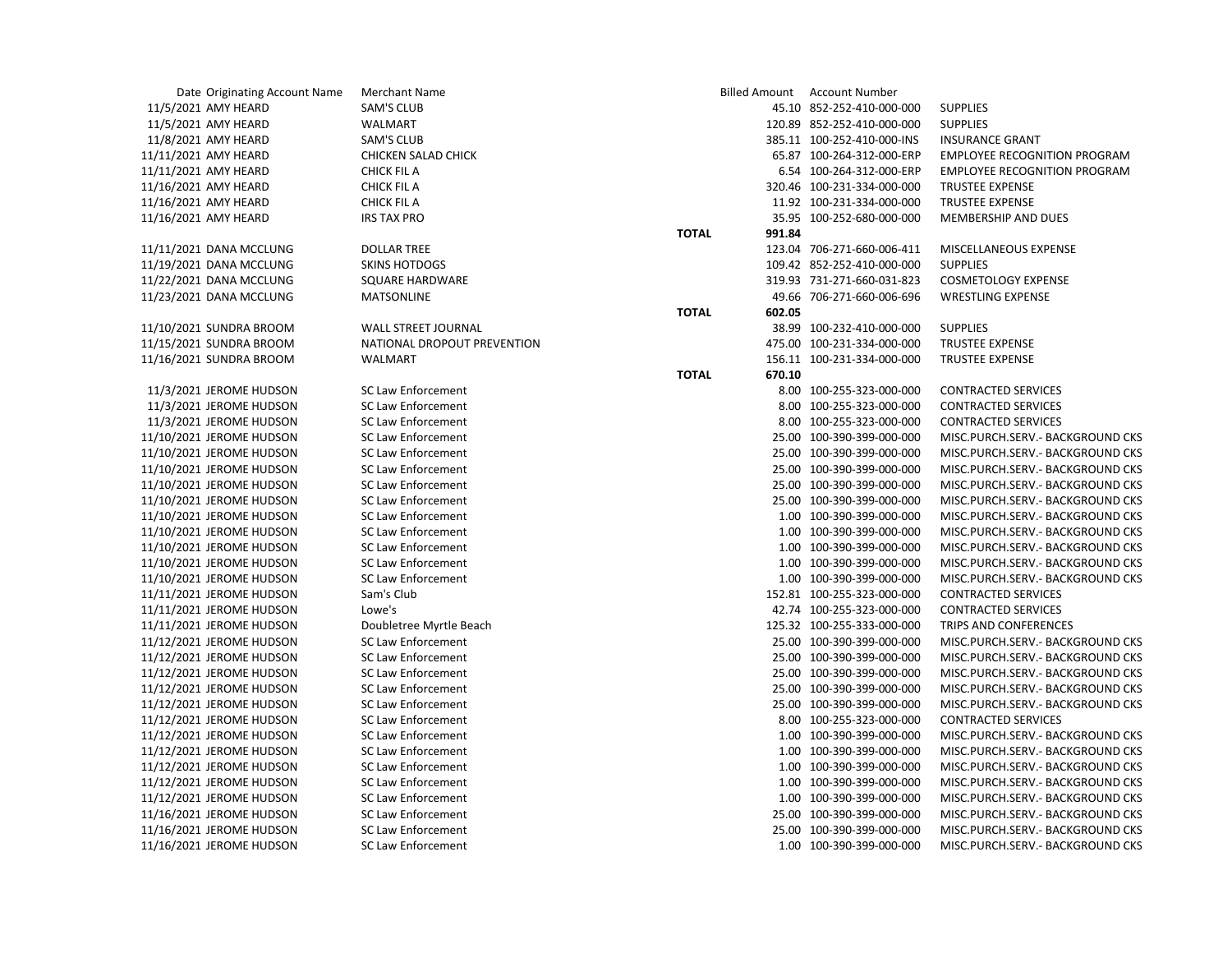11/9/2021 WESS GRANT SLED 11/9/2021 WESS GRANT SLED 11/9/2001 WESS GRANT Service Fee - SLED 11/9/2021 WESS GRANT Service Fee - SLED 11/16/2021 WESS GRANT Spark Hire 11/30/2021 WESS GRANT SLED 25.00 100-254-312-000-SLD SLED CHECKS

| 11/16/2021 JEROME HUDSON | <b>SC Law Enforcement</b>           |                          | 1.00 100-390-399-000-000   | MISC.PURCH.SERV. - BACKGROUND CKS |
|--------------------------|-------------------------------------|--------------------------|----------------------------|-----------------------------------|
| 11/16/2021 JEROME HUDSON | <b>SC Law Enforcement</b>           |                          | 25.00 100-390-399-000-000  | MISC.PURCH.SERV.- BACKGROUND CKS  |
| 11/18/2021 JEROME HUDSON | <b>SC Law Enforcement</b>           |                          | 25.00 100-390-399-000-000  | MISC.PURCH.SERV.- BACKGROUND CKS  |
| 11/18/2021 JEROME HUDSON | <b>SC Law Enforcement</b>           |                          | 25.00 100-390-399-000-000  | MISC.PURCH.SERV.- BACKGROUND CKS  |
| 11/18/2021 JEROME HUDSON | SC Law Enforcement                  |                          | 1.00 100-390-399-000-000   | MISC.PURCH.SERV.- BACKGROUND CKS  |
| 11/18/2021 JEROME HUDSON | <b>SC Law Enforcement</b>           |                          | 1.00 100-390-399-000-000   | MISC.PURCH.SERV.- BACKGROUND CKS  |
| 11/18/2021 JEROME HUDSON | <b>SC Law Enforcement</b>           |                          | 1.00 100-390-399-000-000   | MISC.PURCH.SERV.- BACKGROUND CKS  |
| 11/19/2021 JEROME HUDSON | Hampton Inn                         |                          | 831.79 100-255-333-000-000 | TRIPS AND CONFERENCES             |
| 11/22/2021 JEROME HUDSON | SC Law Enforcement                  |                          | 25.00 100-390-399-000-000  | MISC.PURCH.SERV.- BACKGROUND CKS  |
| 11/22/2021 JEROME HUDSON | <b>SC Law Enforcement</b>           |                          | 1.00 100-390-399-000-000   | MISC.PURCH.SERV.- BACKGROUND CKS  |
| 11/29/2021 JEROME HUDSON | Uattend                             |                          | 138.20 100-255-323-000-000 | <b>CONTRACTED SERVICES</b>        |
| 11/30/2021 JEROME HUDSON | <b>SC Law Enforcement</b>           |                          | 25.00 100-390-399-000-000  | MISC.PURCH.SERV.- BACKGROUND CKS  |
| 11/30/2021 JEROME HUDSON | <b>SC Law Enforcement</b>           |                          | 1.00 100-390-399-000-000   | MISC.PURCH.SERV.- BACKGROUND CKS  |
| 12/2/2021 JEROME HUDSON  | <b>SC Law Enforcement</b>           |                          | 25.00 100-390-399-000-000  | MISC.PURCH.SERV.- BACKGROUND CKS  |
| 12/2/2021 JEROME HUDSON  | <b>SC Law Enforcement</b>           |                          | 25.00 100-390-399-000-000  | MISC.PURCH.SERV.- BACKGROUND CKS  |
| 12/2/2021 JEROME HUDSON  | SC Law Enforcement                  |                          | 25.00 100-390-399-000-000  | MISC.PURCH.SERV.- BACKGROUND CKS  |
| 12/2/2021 JEROME HUDSON  | <b>SC Law Enforcement</b>           |                          | 1.00 100-390-399-000-000   | MISC.PURCH.SERV.- BACKGROUND CKS  |
| 12/2/2021 JEROME HUDSON  | <b>SC Law Enforcement</b>           |                          | 1.00 100-390-399-000-000   | MISC.PURCH.SERV.- BACKGROUND CKS  |
| 12/2/2021 JEROME HUDSON  | <b>SC Law Enforcement</b>           |                          | 1.00 100-390-399-000-000   | MISC.PURCH.SERV.- BACKGROUND CKS  |
|                          |                                     | <b>TOTAL</b><br>1,842.86 |                            |                                   |
| 11/3/2021 TRIPP DUKES    | Med Mart                            |                          | 449.25 100-252-410-000-INS | <b>INSURANCE GRANT</b>            |
| 11/3/2021 TRIPP DUKES    | MapShop                             |                          | 223.94 326-113-410-020-000 | <b>SCIENCE KITS SUPPLIES</b>      |
| 11/3/2021 TRIPP DUKES    | MapShop                             |                          | 239.94 326-113-410-005-000 | <b>SCIENCE KITS SUPPLIES</b>      |
| 11/5/2021 TRIPP DUKES    | Adobe                               |                          | 179.88 100-221-312-000-000 | <b>PURCHASED SERVICES</b>         |
| 11/8/2021 TRIPP DUKES    | Christian Book                      |                          | 29.35 100-221-410-000-000  | <b>SUPPLIES</b>                   |
| 11/17/2021 TRIPP DUKES   | Palmetto State Literacy Association |                          | 260.00 263-224-333-000-PD5 | TRIPS- SC STANDARDS               |
| 11/17/2021 TRIPP DUKES   | Palmetto State Literacy Association |                          | 260.00 263-224-333-000-PD5 | TRIPS- SC STANDARDS               |
| 11/17/2021 TRIPP DUKES   | Palmetto State Literacy Association |                          | 260.00 263-224-333-000-PD5 | TRIPS- SC STANDARDS               |
| 11/17/2021 TRIPP DUKES   | Palmetto State Literacy Association |                          | 150.00 263-224-333-000-PD5 | TRIPS- SC STANDARDS               |
| 11/17/2021 TRIPP DUKES   | Palmetto State Literacy Association |                          | 410.00 263-224-333-000-PD5 | TRIPS- SC STANDARDS               |
| 11/17/2021 TRIPP DUKES   | Palmetto State Literacy Association |                          | 410.00 263-224-333-000-PD5 | TRIPS- SC STANDARDS               |
| 11/17/2021 TRIPP DUKES   | Palmetto State Literacy Association |                          | 410.00 263-224-333-000-PD5 | TRIPS- SC STANDARDS               |
| 11/17/2021 TRIPP DUKES   | Palmetto State Literacy Association |                          | 410.00 263-224-333-000-PD5 | TRIPS- SC STANDARDS               |
| 11/17/2021 TRIPP DUKES   | Palmetto State Literacy Association |                          | 150.00 263-224-333-000-PD5 | TRIPS- SC STANDARDS               |
| 11/17/2021 TRIPP DUKES   | Palmetto State Literacy Association |                          | 150.00 263-224-333-000-PD5 | TRIPS- SC STANDARDS               |
| 11/17/2021 TRIPP DUKES   | Palmetto State Literacy Association |                          | 410.00 263-224-333-000-PD5 | TRIPS- SC STANDARDS               |
| 11/17/2021 TRIPP DUKES   | Palmetto State Literacy Association |                          | 410.00 263-224-333-000-PD5 | TRIPS- SC STANDARDS               |
| 11/17/2021 TRIPP DUKES   | Palmetto State Literacy Association |                          | 410.00 263-224-333-000-PD5 | TRIPS- SC STANDARDS               |
| 11/17/2021 TRIPP DUKES   | Palmetto State Literacy Association |                          | 410.00 263-224-333-000-PD5 | TRIPS- SC STANDARDS               |
| 11/17/2021 TRIPP DUKES   | Adobe Acropro                       |                          | 14.99 100-221-312-000-000  | PURCHASED SERVICES                |
| 11/20/2021 TRIPP DUKES   | Sfax Solo                           |                          | 94.34 100-221-312-000-000  | <b>PURCHASED SERVICES</b>         |
| 12/2/2021 TRIPP DUKES    | <b>Action Auto</b>                  |                          | 293.55 283-126-312-000-000 | <b>CONTRACTED SERVICES</b>        |
|                          |                                     | <b>TOTAL</b><br>6,035.24 |                            |                                   |
| 11/9/2021 WESS GRANT     | <b>SLED</b>                         |                          | 25.00 600-256-640-000-000  | DUES AND FEES                     |
| 11/9/2021 WESS GRANT     | <b>SLED</b>                         |                          | 25.00 100-254-312-000-SLD  | <b>SLED CHECKS</b>                |
| 11/9/2001 WESS GRANT     | Service Fee - SLED                  |                          | 1.00 600-256-640-000-000   | <b>DUES AND FEES</b>              |
| 11/9/2021 WESS GRANT     | Service Fee - SLED                  |                          | 1.00 100-254-312-000-SLD   | <b>SLED CHECKS</b>                |
| 11/16/2021 WESS GRANT    | Spark Hire                          |                          | 249.00 100-266-345-000-000 | TECHNOLOGY INFRASTRUCTURE         |